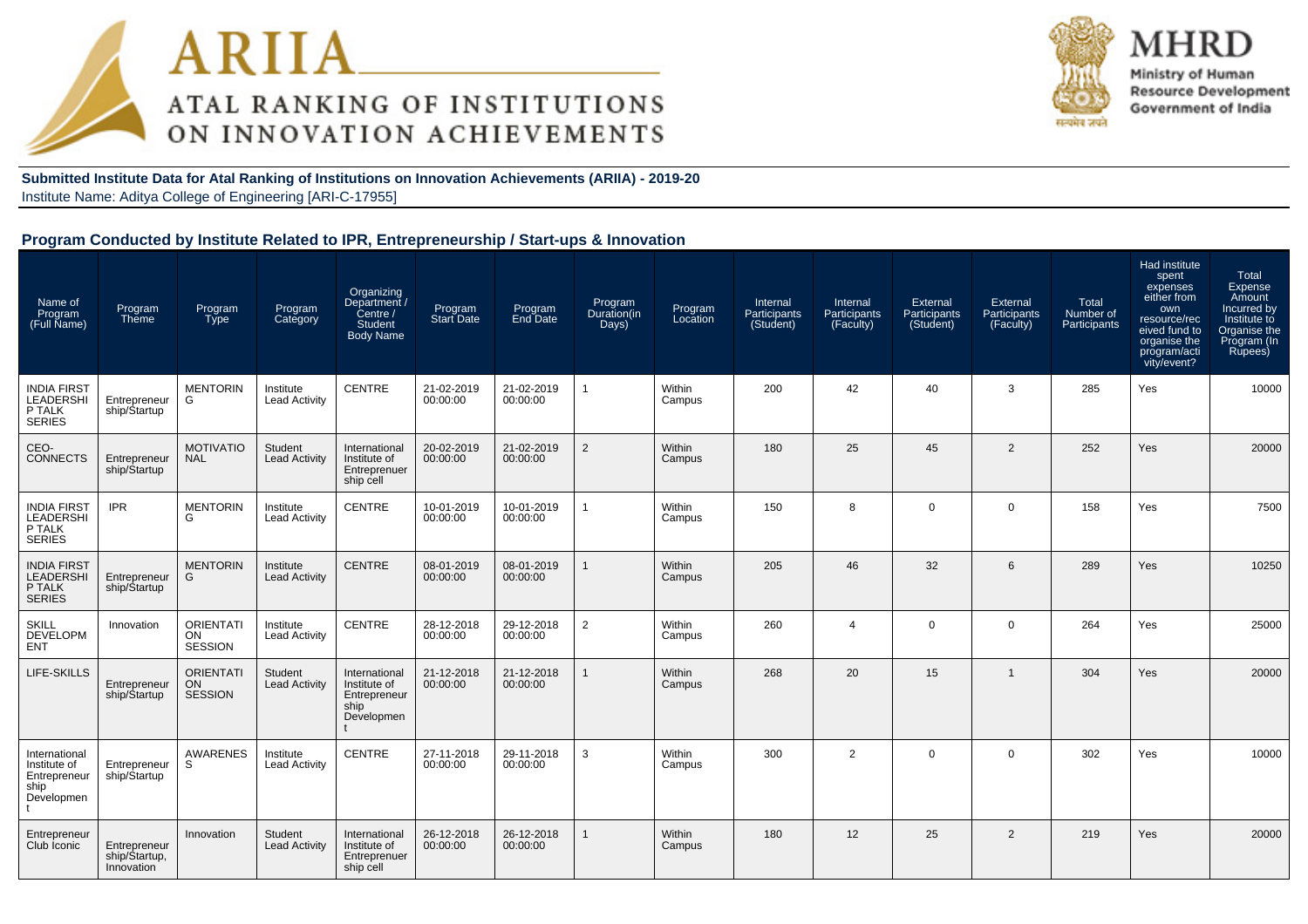# Participation / Representation of Students and (or) Faculties in Events / Programs related to IPR, entrepreneurship / Start-ups & Innovation organized by repute external<br>institutions or agencies at national or internationa

| Name of<br>Program<br>(Full Name)                                             | Program<br><b>Theme</b> | Program<br><b>Type</b>   | Organizing<br>Agency /<br>Institute<br>Name                                       | Organizing<br>Agency Type    | Program<br><b>Start Date</b> | Program<br><b>End Date</b> | Program<br>Duration(in<br>Days) | Participants<br>(Students) | Participants<br>(Faculty) | Total<br>Number of<br>Participants | Awards/Rec<br>ognitions/Ac<br>hievements | Award /<br>Position /<br>Recognition<br>Secured | Title of<br>Innovation /<br>Start-up<br>Secured the<br>Award /<br>Recognition | Had institute<br>spent<br>expenses<br>either from<br>own<br>resource/rec<br>eived fund<br>towards<br>sending<br>delegation to<br>participate/re<br>present the<br>program/acti<br>vity/event? | Total<br>Expense<br>Amount<br>Incurred by<br>Institute? (In<br>Rupees) |
|-------------------------------------------------------------------------------|-------------------------|--------------------------|-----------------------------------------------------------------------------------|------------------------------|------------------------------|----------------------------|---------------------------------|----------------------------|---------------------------|------------------------------------|------------------------------------------|-------------------------------------------------|-------------------------------------------------------------------------------|-----------------------------------------------------------------------------------------------------------------------------------------------------------------------------------------------|------------------------------------------------------------------------|
| chhatra<br>vishwakarma<br>awards                                              | Innovation              | <b>INNOVATIO</b><br>N    | <b>AICTE</b>                                                                      | Govt.<br>Agency<br>(Central) | 20-01-2019<br>00:00:00       | 21-01-2019<br>00:00:00     | 2                               | 6                          | $\overline{2}$            | 8                                  | No                                       | $\hspace{0.05cm} \ldots$                        | $\hspace{0.05cm} \ldots$                                                      | Yes                                                                                                                                                                                           | 7000                                                                   |
| <b>SMART</b><br><b>INDIA</b><br><b>HACKTHON</b><br>2019                       | <b>IPR</b>              | <b>AWARENES</b><br>S     | AICTE, Sagi<br>Ramakrishn<br>am Raju<br>Engineering<br>College                    | Govt.<br>Agency<br>(Central) | 10-01-2019<br>00:00:00       | 10-01-2019<br>00:00:00     |                                 | 5                          | $\overline{2}$            | $\overline{z}$                     | <b>No</b>                                | $---$                                           | $---$                                                                         | Yes                                                                                                                                                                                           | 4000                                                                   |
| chhatra<br>vishwakarma<br>awards                                              | Innovation              | <b>INNOVATIO</b><br>N    | <b>AICTE</b>                                                                      | Govt.<br>Agency<br>(Central) | 19-11-2018<br>00:00:00       | 19-11-2018<br>00:00:00     |                                 | 10                         | $\overline{2}$            | 12                                 | Yes                                      | <b>REGIONAL</b><br>LEVEL<br><b>SELECTED</b>     | <b>RATION</b><br><b>DISTRIBUTI</b><br>ON<br>MANAGEME<br>NT SYSTEM             | Yes                                                                                                                                                                                           | 25000                                                                  |
| <b>IUCEE</b><br><b>SCALE AP</b><br>Consortium<br>Student                      | Innovation              | innovation               | Andhra<br>pradesh<br>state skill<br>development<br>corporation<br>(APSSDC)        | Govt.<br>Agency<br>(Sitate)  | 17-09-2018<br>00:00:00       | 19-09-2018<br>00:00:00     | 3                               | 35                         | 3                         | 38                                 | <b>No</b>                                | $\cdots$                                        | $---$                                                                         | Yes                                                                                                                                                                                           | 4000                                                                   |
| India-<br>Redefining<br><b>IOT WITH</b><br>loRaWAN,<br>conducted<br>by IBHubs | Innovation              | Educational<br>Institute | India-<br>Redefining<br>IOT with<br>LoRaWAN                                       | Educational<br>Institute     | 09-11-2018<br>00:00:00       | 11-11-2018<br>00:00:00     | 3                               | 6                          |                           | $\overline{ }$                     | No                                       | ---                                             | $\overline{\phantom{a}}$                                                      | No                                                                                                                                                                                            |                                                                        |
| Celebrating<br>Unity<br>Excellence<br>and<br>Innovation                       | Innovation              | Innovation               | Jawaharlal<br>Nehru<br>Technologic<br>al University<br>Kakinada, JN<br><b>TUK</b> | Govt.<br>Agency<br>(Sitate)  | 27-12-2018<br>00:00:00       | 28-12-2018<br>00:00:00     | 2                               | 10                         | 2                         | 12                                 | <b>No</b>                                | $\overline{\phantom{a}}$                        | $---$                                                                         | <b>No</b>                                                                                                                                                                                     | $\qquad \qquad \cdots$                                                 |

## **Courses on Innovation, IPR and Entrepreneurship Development Offered During the Academic Period 2018-19**

| Title of Course/Subject<br>Offered    | Program Theme | <b>Type of Course</b>                 | Level of Course | <b>Program Start</b><br>Date | Program End<br>Date    | Program<br>Duration(in<br>Days) | <b>Mode of Delivery</b> | <b>Total Enrolment</b><br>Number | <b>Total Number of</b><br><b>Students</b><br>Completed | <b>Total Numbers of</b><br>Contact Hours of<br>Course |
|---------------------------------------|---------------|---------------------------------------|-----------------|------------------------------|------------------------|---------------------------------|-------------------------|----------------------------------|--------------------------------------------------------|-------------------------------------------------------|
| IPR - Intellectual Property<br>Rights | <b>IPR</b>    | <b>Elective/Core Credit</b><br>Course | Bachelor        | 24-11-2018<br>00:00:00       | 20-03-2019<br>00:00:00 | 117                             | Offline                 | 120                              | $120 \mid 40$                                          |                                                       |
| Innovation                            | Innovation    | Short term<br>Certificate             | Bachelor        | 18-12-2018<br>00:00:00       | 22-12-2018<br>00:00:00 |                                 | Offline                 | 100                              | $25 \mid 30$                                           |                                                       |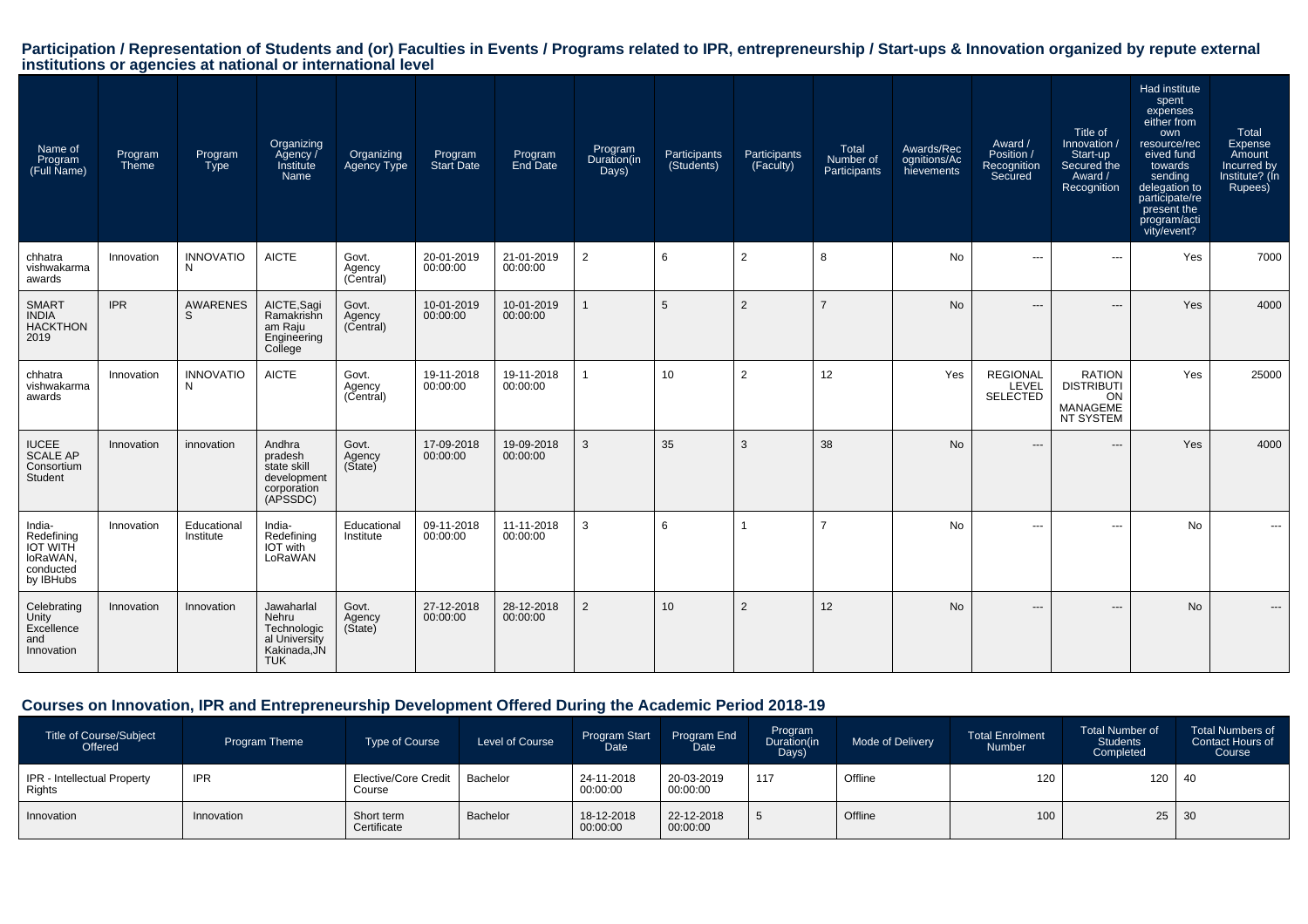## **Innovation, Pre-Incubation & Incubation Centre/Facilities exists in campus**

| Name of Centre                                                             | <b>Type of Facility</b> | Year of Facility<br>Creation | Facility Location /<br>Address   | Facility Incharge                                                                                                                                                                           | <b>Carpet Area of Facility</b> | Had institute spent expenses either<br>from own resource/received fund<br>towards Establishment/Operation of<br>Pre-Incubation & Incubation<br>Centre/Facilities? | Had institute Generated Income either from<br>Services Offered by Pre-Incubation &<br>Incubation Centre/Facilities? |
|----------------------------------------------------------------------------|-------------------------|------------------------------|----------------------------------|---------------------------------------------------------------------------------------------------------------------------------------------------------------------------------------------|--------------------------------|-------------------------------------------------------------------------------------------------------------------------------------------------------------------|---------------------------------------------------------------------------------------------------------------------|
| International Institute of<br><b>Entrepreneurship Development</b><br>(i2E) | Pre-Incubation Centre   | 2018                         | ADITYA COLLEGE<br>OF ENGINEERING | B.JAGAD<br>EESH<br>Facility<br>Incharge<br><b>BABU</b><br>Name<br>jagadees<br>Facility<br>Incharge<br>h_ece@a<br>coe.edu.i<br>Email<br>n<br>78938390<br>01<br>Facility<br>Incharge<br>Phone | 900 Sq. Ft.                    | Yes<br><b>Annual Capital</b><br>300000<br>Expenditure (In<br>Rupees)<br>100000<br>Annual<br>Operational<br>Expenditure (In<br>Rupees)                             | No                                                                                                                  |
| Institution's Innovation Council                                           | Pre-Incubation Centre   | 2018                         | ADITYA COLLEGE<br>OF ENGINEERING | <b>N.RAJES</b><br>Facility<br>H BABU<br>Incharge<br>Name<br>rajeshbab<br>un641@g<br>Facility<br>Incharge<br>Email<br>mail.com<br>98498230<br>Facility<br>97<br>Incharge<br>Phone            | 600 Sq. Ft.                    | Yes<br>200000<br><b>Annual Capital</b><br>Expenditure (In<br>Rupees)<br>55000<br>Annual<br>Operational<br>Expenditure (In<br>Rupees)                              | No                                                                                                                  |

## **Grants / Funds Received by Pre-Incubation & Incubation Centre / Facilities exists in Campus**

| Name of Centre                                                   | Source of Grant / Fund          | Agency Name | Agency Type | Had Received Grants / Funds by Pre-<br>Incubation & Incubation Centre /<br>Facilities exists in Campus? | Total Grants / Funds Received by<br>Pre-Incubation & Incubation Centre /<br>Facilities exists in Campus (In<br>Rupees) |
|------------------------------------------------------------------|---------------------------------|-------------|-------------|---------------------------------------------------------------------------------------------------------|------------------------------------------------------------------------------------------------------------------------|
| International Institute of Entrepreneurship<br>Development (i2E) | Institute's Own Fund / Resource | $---$       | $--$        | Yes                                                                                                     | 150000                                                                                                                 |
| Institution's Innovation Council                                 | Institute's Own Fund / Resource | $---$       | $---$       | <b>No</b>                                                                                               | $---$                                                                                                                  |

## **Idea / Prototype / Innovation have received Grant / funding from Pre-Incubation / Incubation Centre / Facilities**

| Name of Idea / POC /<br>Innovation / Prototype<br>Received Funding / Grant<br>from Centre | Name of Centre                                                         | Stage of Innovation<br>(TRL Stage)                                | Innovation<br>Developed by | Year of Innovation /<br><b>Project Started</b> | Type of Innovation                      | <b>Current Status Pre-</b><br>Incubation/Incubati<br>on Support<br>Received | <b>Current Status of</b><br>Innovation, Stage<br>of TRL it has<br>reached | Had Centre/institute<br>provided any<br><b>Financial support</b><br>either own<br>resource or fund<br>received from<br>agencies) in terms<br>of Seed Grant/Fund<br>Support to Idea /<br>Prototype /<br>Innovations<br>Development<br>during the financial<br>period 2018-19 | Had the<br>Idea/Prototype/Inno<br>vations raised any<br>Seed fund/Angel<br>Investment/VC<br>during the period of<br>receiving pre-<br>incubation/incubatio<br>n support at your<br>Pre-<br>incubation/incubatio<br>n or institute during<br>the financial period<br>2018-19 | Had the Incubation<br>Centre/institute<br>received any<br>income/revenue<br>from<br>Idea/Prototype/Inno<br>vations for the pre-<br>incubation/incubatio<br>n support and the<br>services offered by<br>Pre-<br>incubation/incubatio<br>n or institute during<br>the financial period<br>2018-19? |
|-------------------------------------------------------------------------------------------|------------------------------------------------------------------------|-------------------------------------------------------------------|----------------------------|------------------------------------------------|-----------------------------------------|-----------------------------------------------------------------------------|---------------------------------------------------------------------------|-----------------------------------------------------------------------------------------------------------------------------------------------------------------------------------------------------------------------------------------------------------------------------|-----------------------------------------------------------------------------------------------------------------------------------------------------------------------------------------------------------------------------------------------------------------------------|--------------------------------------------------------------------------------------------------------------------------------------------------------------------------------------------------------------------------------------------------------------------------------------------------|
| NIGHTOUT APP                                                                              | International<br>Institute of<br>Entrepreneurship<br>Development (i2E) | TRL 8 : First of a<br>kind commercial<br>system.<br>Manufacturing | Student                    | 2018                                           | Non-IP / Non-<br>Patented<br>Technology | Completed and<br>Commercialize as<br>Satrap/Company                         | TRL 6 : Prototype<br>system tested in<br>intended<br>environment close    | Yes                                                                                                                                                                                                                                                                         | No                                                                                                                                                                                                                                                                          | Yes                                                                                                                                                                                                                                                                                              |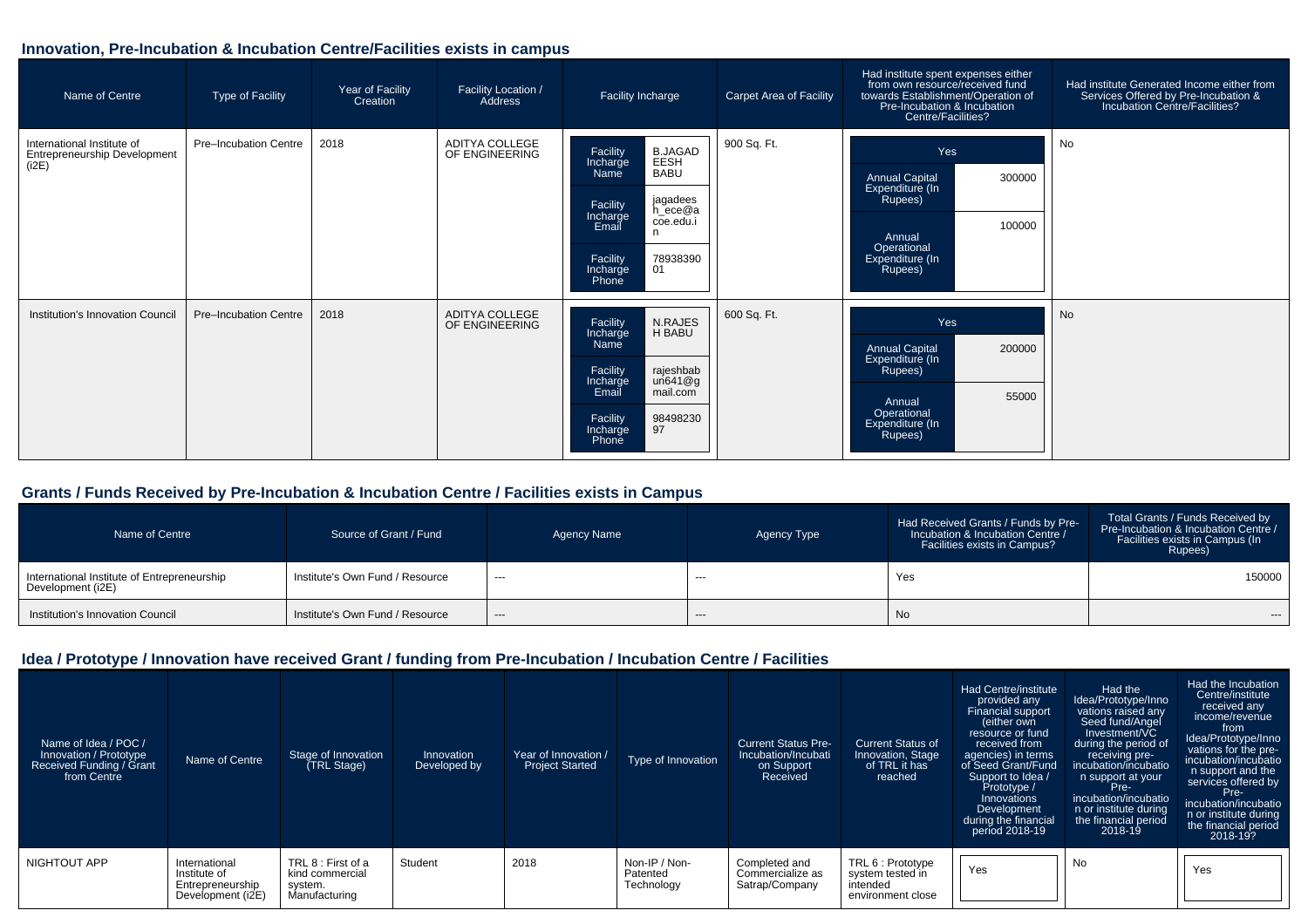## **Idea / Prototype / Innovation have received Grant / funding from Pre-Incubation / Incubation Centre / Facilities**

| Name of Idea / POC /<br>Innovation / Prototype<br>Received Funding / Grant<br>from Centre | Name of Centre                                                         | Stage of Innovation<br>(TRL Stage)                                                        | Innovation<br>Developed by | Year of Innovation /<br><b>Project Started</b> | Type of Innovation                      | <b>Current Status Pre-</b><br>Incubation/Incubati<br>on Support<br>Received | <b>Current Status of</b><br>Innovation, Stage<br>of TRL it has<br>reached                 | Had Centre/institute<br>provided any<br>Financial support<br>(either own<br>resource or fund<br>received from<br>agencies) in terms<br>of Seed Grant/Fund<br>Support to Idea /<br>Prototype /<br>Innovations<br>Development<br>during the financial<br>period 2018-19 | Had the<br>Idea/Prototype/Inno<br>vations raised any<br>Seed fund/Angel<br>Investment/VC<br>during the period of<br>receiving pre-<br>incubation/incubatio<br>n support at your<br>in Pre-<br>Pre-<br>incubation/incubatio<br>n or institute during<br>the financial period<br>2018-19 | Had the Incubation<br>Centre/institute<br>received any<br>income/revenue<br>from<br>Idea/Prototype/Inno<br>vations for the pre-<br>incubation/incubatio<br>n support and the<br>services offered by<br>Pre-<br>incubation/incubatio<br>n or institute during<br>the financial period<br>2018-19? |
|-------------------------------------------------------------------------------------------|------------------------------------------------------------------------|-------------------------------------------------------------------------------------------|----------------------------|------------------------------------------------|-----------------------------------------|-----------------------------------------------------------------------------|-------------------------------------------------------------------------------------------|-----------------------------------------------------------------------------------------------------------------------------------------------------------------------------------------------------------------------------------------------------------------------|----------------------------------------------------------------------------------------------------------------------------------------------------------------------------------------------------------------------------------------------------------------------------------------|--------------------------------------------------------------------------------------------------------------------------------------------------------------------------------------------------------------------------------------------------------------------------------------------------|
|                                                                                           |                                                                        | issues solved.                                                                            |                            |                                                |                                         |                                                                             | to expected<br>performance.                                                               | <b>Total Seed</b><br>Grant/Fund<br>Amount<br>Disbursed to<br>above<br>Idea/Prototype/I<br>nnovations<br>Development by<br>Centre (In<br>Rupees)<br>80000                                                                                                              |                                                                                                                                                                                                                                                                                        | <b>Total Seed</b><br>Fund/Angel<br>Investment/VC<br>Fund raised by<br>Idea/Prototype/I<br>nnovations<br>during the<br>period of pre-<br>incubation/incub<br>ation support at<br>gour Pre-<br>incubation/incub<br>ation or institute<br>financial period<br>2018-19 (in<br>Rupees)<br>80000       |
|                                                                                           | <b>Principal Innovator</b>                                             |                                                                                           |                            |                                                |                                         |                                                                             |                                                                                           |                                                                                                                                                                                                                                                                       |                                                                                                                                                                                                                                                                                        |                                                                                                                                                                                                                                                                                                  |
|                                                                                           |                                                                        | Name                                                                                      |                            | <b>Type</b>                                    |                                         | Gender                                                                      |                                                                                           | Email                                                                                                                                                                                                                                                                 |                                                                                                                                                                                                                                                                                        | Contact                                                                                                                                                                                                                                                                                          |
|                                                                                           |                                                                        | BEHARA SRI LAKSHMI SARADA HARIKA                                                          |                            | Student                                        |                                         | Female                                                                      |                                                                                           | harikabehara1998@gmail.com                                                                                                                                                                                                                                            | 7702060528                                                                                                                                                                                                                                                                             |                                                                                                                                                                                                                                                                                                  |
|                                                                                           | <b>Co-Innovator</b>                                                    |                                                                                           |                            |                                                |                                         |                                                                             |                                                                                           |                                                                                                                                                                                                                                                                       |                                                                                                                                                                                                                                                                                        |                                                                                                                                                                                                                                                                                                  |
|                                                                                           |                                                                        | Name                                                                                      |                            | Type                                           |                                         | Gender                                                                      |                                                                                           | Email                                                                                                                                                                                                                                                                 |                                                                                                                                                                                                                                                                                        | Contact                                                                                                                                                                                                                                                                                          |
|                                                                                           | K DHARMA TEJA                                                          |                                                                                           |                            | Student                                        |                                         | Male                                                                        |                                                                                           | tejatej0000@gmail.com                                                                                                                                                                                                                                                 | 8555052027                                                                                                                                                                                                                                                                             |                                                                                                                                                                                                                                                                                                  |
| <b>Ration Distribution</b><br>Management System                                           | International<br>Institute of<br>Entrepreneurship<br>Development (i2E) | TRL 3 : Applied<br>research. First<br>laboratory tests<br>completed; proof of<br>concept. | Student                    | 2018                                           | Non-IP / Non-<br>Patented<br>Technology | Still Under<br>Development<br>Process                                       | TRL 3 : Applied<br>research. First<br>laboratory tests<br>completed; proof of<br>concept. | Yes<br><b>Total Seed</b><br>Grant/Fund<br>Amount<br>Disbursed to<br>above<br>Idea/Prototype/I<br>nnovations<br>Development by<br>Centre (In<br>Rupees)<br>$\mathbf 0$                                                                                                 | <b>No</b>                                                                                                                                                                                                                                                                              | <b>No</b>                                                                                                                                                                                                                                                                                        |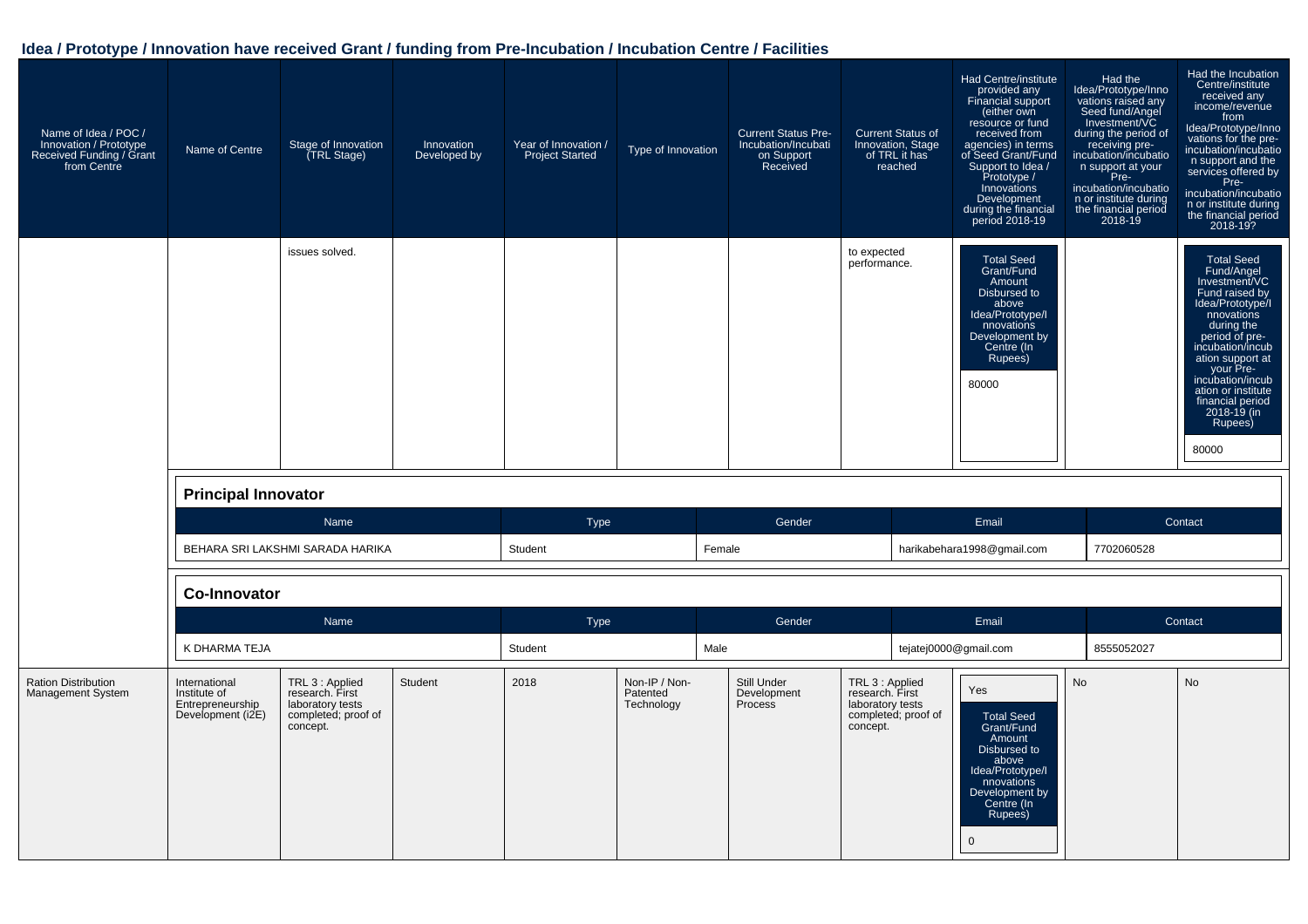## **Idea / Prototype / Innovation have received Grant / funding from Pre-Incubation / Incubation Centre / Facilities**

| Name of Idea / POC /<br>Innovation / Prototype<br>Received Funding / Grant<br>from Centre | Name of Centre             | Stage of Innovation<br>(TRL Stage) | Innovation<br>Developed by | Year of Innovation /<br><b>Project Started</b> | Type of Innovation | <b>Current Status Pre-</b><br>Incubation/Incubati<br>on Support<br>Received |       | <b>Current Status of</b><br>Innovation, Stage<br>of TRL it has<br>reached | Had Centre/institute<br>provided any<br>Financial support<br>(either own<br>resource or fund<br>received from<br>agencies) in terms<br>of Seed Grant/Fund<br>Support to Idea /<br>Prototype /<br>Innovations<br>Development<br>during the financial<br>period 2018-19 | Had the<br>Idea/Prototype/Inno<br>vations raised any<br>Seed fund/Angel<br>Investment/VC<br>during the period of<br>receiving pre-<br>incubation/incubatio<br>n support at your<br>Pre-<br>incubation/incubatio<br>n or institute during<br>the financial period<br>2018-19 | Had the Incubation<br>Centre/institute<br>received any<br>income/revenue<br>from<br>Idea/Prototype/Inno<br>vations for the pre-<br>incubation/incubatio<br>n support and the<br>services offered by<br>Pre-<br>incubation/incubatio<br>n or institute during<br>the financial period<br>2018-19? |
|-------------------------------------------------------------------------------------------|----------------------------|------------------------------------|----------------------------|------------------------------------------------|--------------------|-----------------------------------------------------------------------------|-------|---------------------------------------------------------------------------|-----------------------------------------------------------------------------------------------------------------------------------------------------------------------------------------------------------------------------------------------------------------------|-----------------------------------------------------------------------------------------------------------------------------------------------------------------------------------------------------------------------------------------------------------------------------|--------------------------------------------------------------------------------------------------------------------------------------------------------------------------------------------------------------------------------------------------------------------------------------------------|
|                                                                                           | <b>Principal Innovator</b> |                                    |                            |                                                |                    |                                                                             |       |                                                                           |                                                                                                                                                                                                                                                                       |                                                                                                                                                                                                                                                                             |                                                                                                                                                                                                                                                                                                  |
|                                                                                           | Name                       |                                    | <b>Type</b>                |                                                | Gender             |                                                                             | Email |                                                                           |                                                                                                                                                                                                                                                                       | Contact                                                                                                                                                                                                                                                                     |                                                                                                                                                                                                                                                                                                  |
|                                                                                           | Aditya shasank p.s.k.p.v.s |                                    |                            | Student                                        |                    | Male                                                                        |       |                                                                           | adityashasank9999@gmail.com                                                                                                                                                                                                                                           | 9666952199                                                                                                                                                                                                                                                                  |                                                                                                                                                                                                                                                                                                  |

## **Start-ups have received Grant / funding from Pre-Incubation / Incubation Centre / Facilities**

| Name of Start-up<br>Received Funding /<br><b>Grant from Centre</b> | Name of Centre                                                            | Year of<br>Registration | Registered as         | Start-up with<br>Corporate<br>Identification<br>Number (CIN)<br>Registration | Start-up Founded<br>by | Type of<br>Innovation                   | <b>Current Status</b><br>Pre-<br>Incubation/Incuba<br>tion Support<br>Received | Has the Start-up<br>Grown to a stage<br>of Employment<br>Generation to 10<br>Numbers or an<br>annual Turnover<br>to Rs. 50 Lakhs<br>during the<br>financial year<br>$2018 - 19$ | Had<br>Centre/institute<br>provided any<br>Financial support<br>(either own<br>resource or fund<br>received from<br>agencies) in<br>terms of Seed<br>Grant/Fund<br>Support to Start-<br>up during the<br>financial period<br>2018-19? | Had the Start-up<br>raised any Seed<br>fund/Angel<br>Investment/VC<br>during the period<br>of receiving pre-<br>incubation/incuba<br>tion support at<br>your Pre-<br>incubation/incuba<br>tion or institute<br>during the<br>financial period<br>2018-19? | Had the<br><b>Incubation</b><br>Centre/institute<br><b>Received any</b><br>income/revenue<br>from Start-up for<br>the pre-<br>incubation/incuba<br>tion support and<br>the services<br>offered by Pre-<br>incubation/incuba<br>tion or institute<br>during the<br>financial period<br>$2018 - 19$ ? |
|--------------------------------------------------------------------|---------------------------------------------------------------------------|-------------------------|-----------------------|------------------------------------------------------------------------------|------------------------|-----------------------------------------|--------------------------------------------------------------------------------|---------------------------------------------------------------------------------------------------------------------------------------------------------------------------------|---------------------------------------------------------------------------------------------------------------------------------------------------------------------------------------------------------------------------------------|-----------------------------------------------------------------------------------------------------------------------------------------------------------------------------------------------------------------------------------------------------------|-----------------------------------------------------------------------------------------------------------------------------------------------------------------------------------------------------------------------------------------------------------------------------------------------------|
| Night Out                                                          | International<br>Institute of<br>Entrepreneurship<br>Development<br>(i2E) | 2018-19                 | One Person<br>Company | AP00NOAP0214                                                                 | Student                | Non-IP / Non-<br>Patented<br>Technology | Graduated from<br>Incubation<br>Unit/Centre                                    | No                                                                                                                                                                              | Yes<br><b>Total Seed</b><br>Grant/Fund<br>Amount<br>Disbursed to<br>Start-up by<br>Institute/Centr<br>e (In Rupees)                                                                                                                   | <b>No</b>                                                                                                                                                                                                                                                 | <b>No</b>                                                                                                                                                                                                                                                                                           |
|                                                                    | <b>Founder</b>                                                            |                         |                       |                                                                              |                        |                                         |                                                                                |                                                                                                                                                                                 |                                                                                                                                                                                                                                       |                                                                                                                                                                                                                                                           |                                                                                                                                                                                                                                                                                                     |
|                                                                    |                                                                           | Name                    |                       | <b>DIN Number</b>                                                            |                        | Type                                    | Gender                                                                         |                                                                                                                                                                                 | Email                                                                                                                                                                                                                                 |                                                                                                                                                                                                                                                           | Contact                                                                                                                                                                                                                                                                                             |
|                                                                    | Behara sri lakshmi sarada harika                                          |                         |                       | AP00NOAP0214                                                                 | Student                |                                         | Female                                                                         |                                                                                                                                                                                 | harikabehara1998@gmail.com                                                                                                                                                                                                            | 7702060528                                                                                                                                                                                                                                                |                                                                                                                                                                                                                                                                                                     |
|                                                                    | <b>Co-Founder</b>                                                         |                         |                       |                                                                              |                        |                                         |                                                                                |                                                                                                                                                                                 |                                                                                                                                                                                                                                       |                                                                                                                                                                                                                                                           |                                                                                                                                                                                                                                                                                                     |
|                                                                    | Name                                                                      |                         |                       | <b>DIN Number</b>                                                            |                        | Type                                    | Gender                                                                         | Email                                                                                                                                                                           |                                                                                                                                                                                                                                       |                                                                                                                                                                                                                                                           | Contact                                                                                                                                                                                                                                                                                             |
|                                                                    | k.Dharama teja                                                            |                         |                       | AP00NOAP0214                                                                 | Student                |                                         | Male                                                                           |                                                                                                                                                                                 | tejatej0000@gmail.com                                                                                                                                                                                                                 | 8555052027                                                                                                                                                                                                                                                |                                                                                                                                                                                                                                                                                                     |